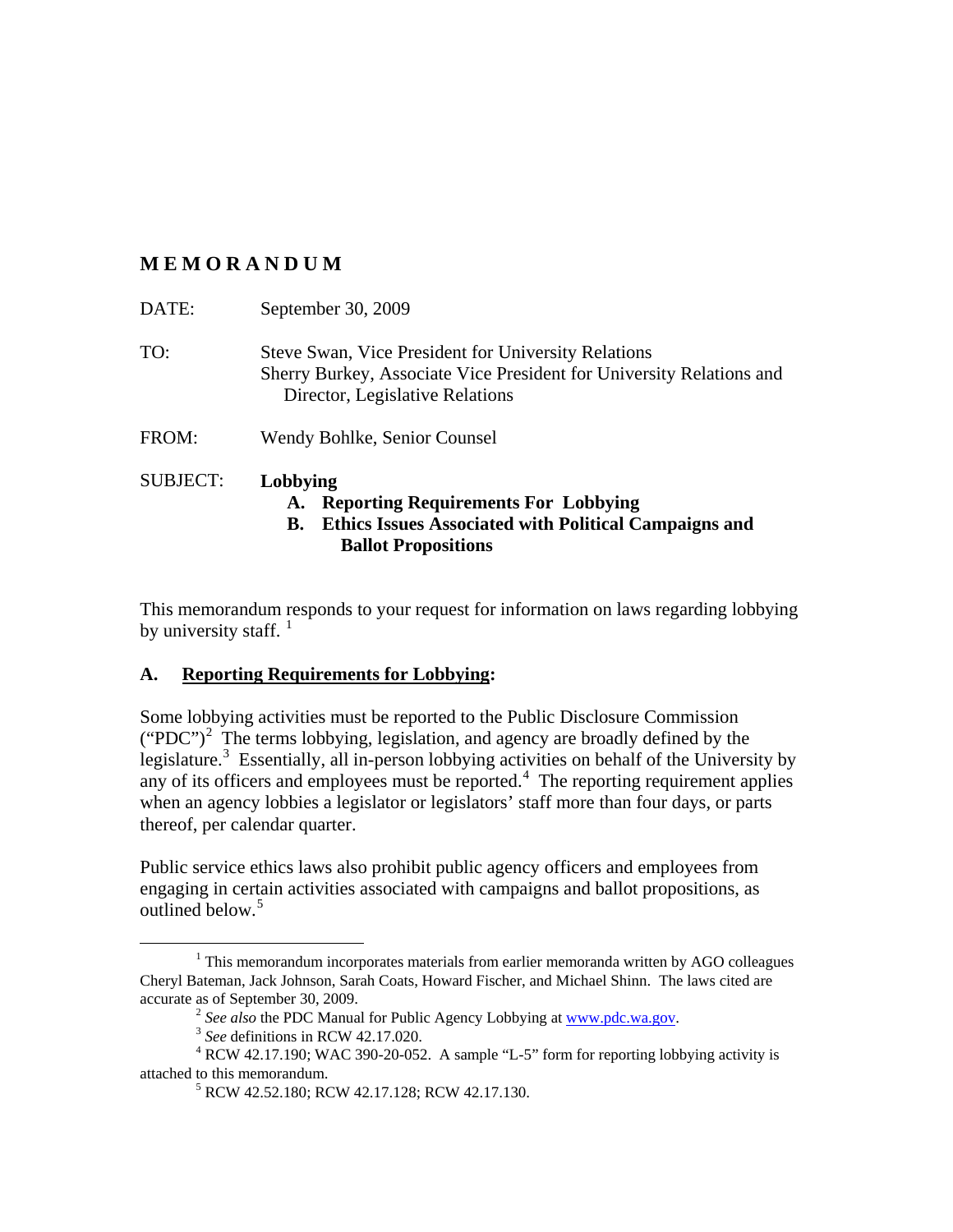Memorandum Re: Lobbying September 30, 2009 Page 2

# **1. Public Agency Lobbying:**

Lobbying means attempting to influence the passage or defeat of legislation by the state legislature or the adoption or rejection of any rule, standard, rate, or other legislative enactment of any state agency under the Administrative Procedure Act.<sup>[6](#page-1-0)</sup>

The PDC further outlines that in-person lobbying includes activity that is attempting to influence the passage or defeat of legislation, such as testifying at public hearings, but does not include activity which is not intended to influence legislation, such as attending a hearing to monitor or observe testimony and debate.<sup>[7](#page-1-1)</sup>

University officers and employees should report all in-person lobbying to the President or designee, including information about any bill discussed, expenditures for lobbying, and the dates of all lobbying activity.

In addition, public funds may not be used directly or indirectly for lobbying **except** that public funds may be expended to: (a) communicate on matters pertaining to official university business; or (b) advocate the official position of the university to any elected official or officer or employee of any agency. <sup>[8](#page-1-2)</sup> Public funds may not be expended as a direct or indirect gift or campaign contribution to an elected official, agency officer, or employee.

# **2. Non-Reportable Agency Lobbying:**

The legislature specifically excluded certain activities from the term "lobbying." Those activities are, therefore, excluded from lobbying reporting requirements, and include:

- Requests for appropriations by a state agency to the Office of Financial Management for appropriations under RCW Chapter 43.88;
- Recommendations or reports to the legislature in response to a legislative request expressly requesting or directing a specific study, recommendation, or report by an agency or institution on a particular subject;
- Official reports including recommendations submitted to the legislature annually or biennially by a state agency or institution as required by law;
- Requests, recommendations, or other communications between or within state agencies, institutions or local agencies; and

<span id="page-1-1"></span><span id="page-1-0"></span> $6$  RCW 42.17.020(1). The Administrative Procedure Act is found at RCW 34.05.

 $7$  WAC 390-20-052(1).

<span id="page-1-2"></span> $8$  RCW 42.17.190(3).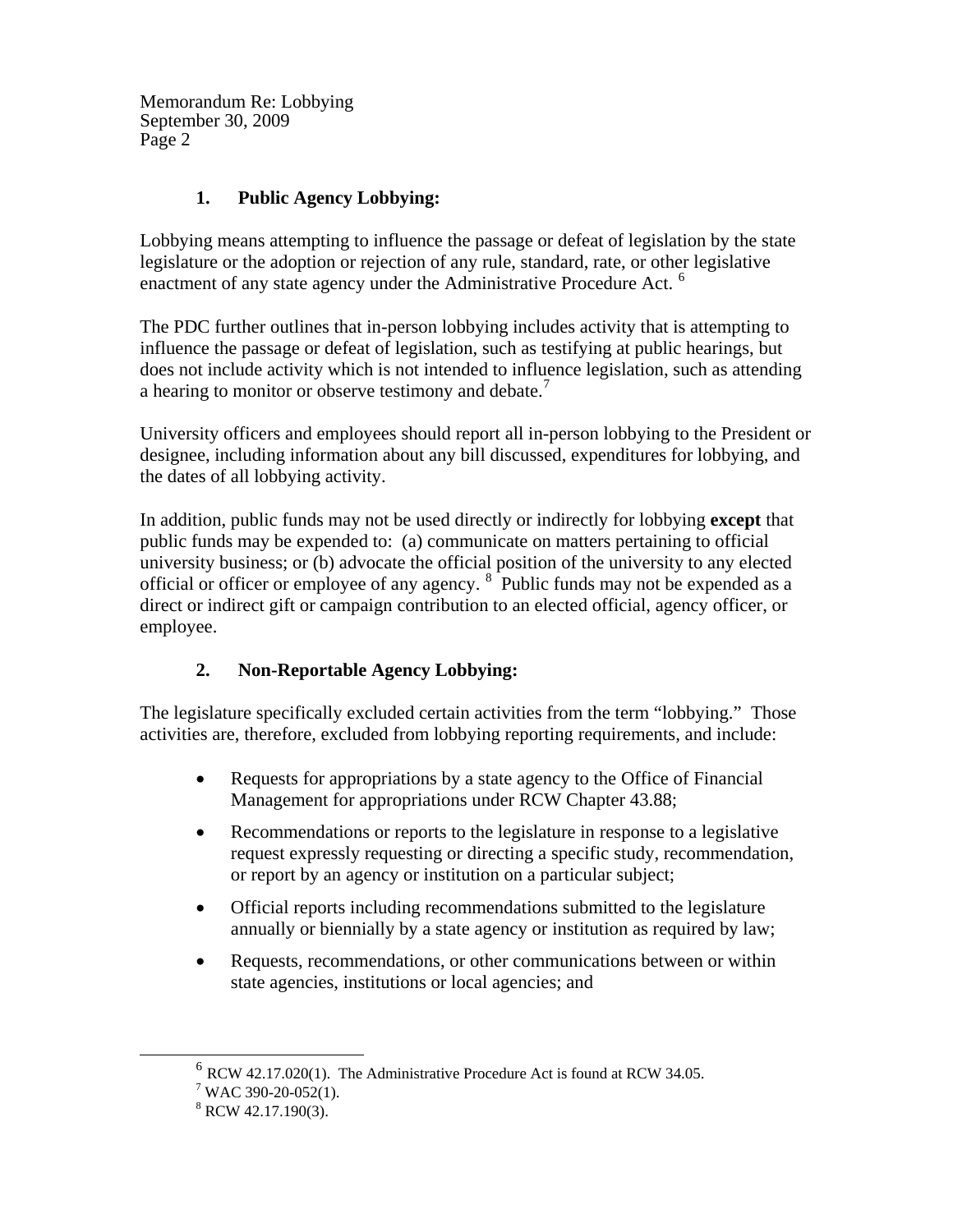Memorandum Re: Lobbying September 30, 2009 Page 3

- Any other lobbying to the extent that it includes:
	- (a) Telephone conversations or preparation of written correspondence;  $\frac{9}{2}$  $\frac{9}{2}$  $\frac{9}{2}$
	- (b) Preparation or adoption of policy positions within an agency or institution, or group of agencies or institutions. (NOTE: Further action to advocate that policy position may constitute lobbying.);
	- (c) Attempts to influence federal or local legislation; and
	- (d) In-person lobbying on behalf of an agency or institution of no more than four days or parts thereof during a calendar quarter by officers or employees of that agency or institution, PROVIDED that the total aggregate expenditure of **non-public** funds does not exceed fifteen dollars. [10](#page-2-1)

The above "four-day-three-month" rule, which provides that in-person lobbying totaling no more than four days or parts thereof during any calendar quarter is not reportable, applies to the aggregate of the institution's lobbying activity by all employees and officers. Otherwise, reportable individual lobbying activity should not be disregarded because an individual's lobbying activity may fall below the four-day-three-month rule.

### **B. Ethics in Public Service:**

#### **1. Use of facilities to assist a campaign for elective office or stance on ballot proposition prohibited.**

In addition to lobbying reporting obligations, public officers and employees are subject to public service ethics laws that prohibit certain political activities associated with campaigns and ballot propositions. It is a violation of the public service ethics laws for any state officer or employee to use or authorize the use of facilities of an agency, directly or indirectly, for the purpose of assisting a campaign for election of a person to an office or for the promotion of or opposition to a ballot proposition.<sup>[11](#page-2-2)</sup>

<span id="page-2-0"></span>Facilities include, but are not limited to, use of stationery, postage, machines, and equipment; use of employees during working hours; vehicles; office space; publications of the agency; and clientele lists of persons served by the agency. [12](#page-2-3) In addition, public funds from any source shall not be used to finance any political campaign for state or local office.<sup>[13](#page-2-4)</sup>

<span id="page-2-1"></span><sup>&</sup>lt;sup>9</sup> This includes e-mail correspondence.

 $^{10}$  RCW 42.17.190(5)(d); WAC 390-20-052(5)(d).

<span id="page-2-2"></span><sup>11</sup> RCW 42.52.180; *see also* AGO opinion @www.atg.wa.gov/pubs/publicfundsmemo062800.htm.

<span id="page-2-3"></span> $12$  RCW 42.52.180(1).

<span id="page-2-4"></span><sup>&</sup>lt;sup>13</sup> RCW 42.17.128.